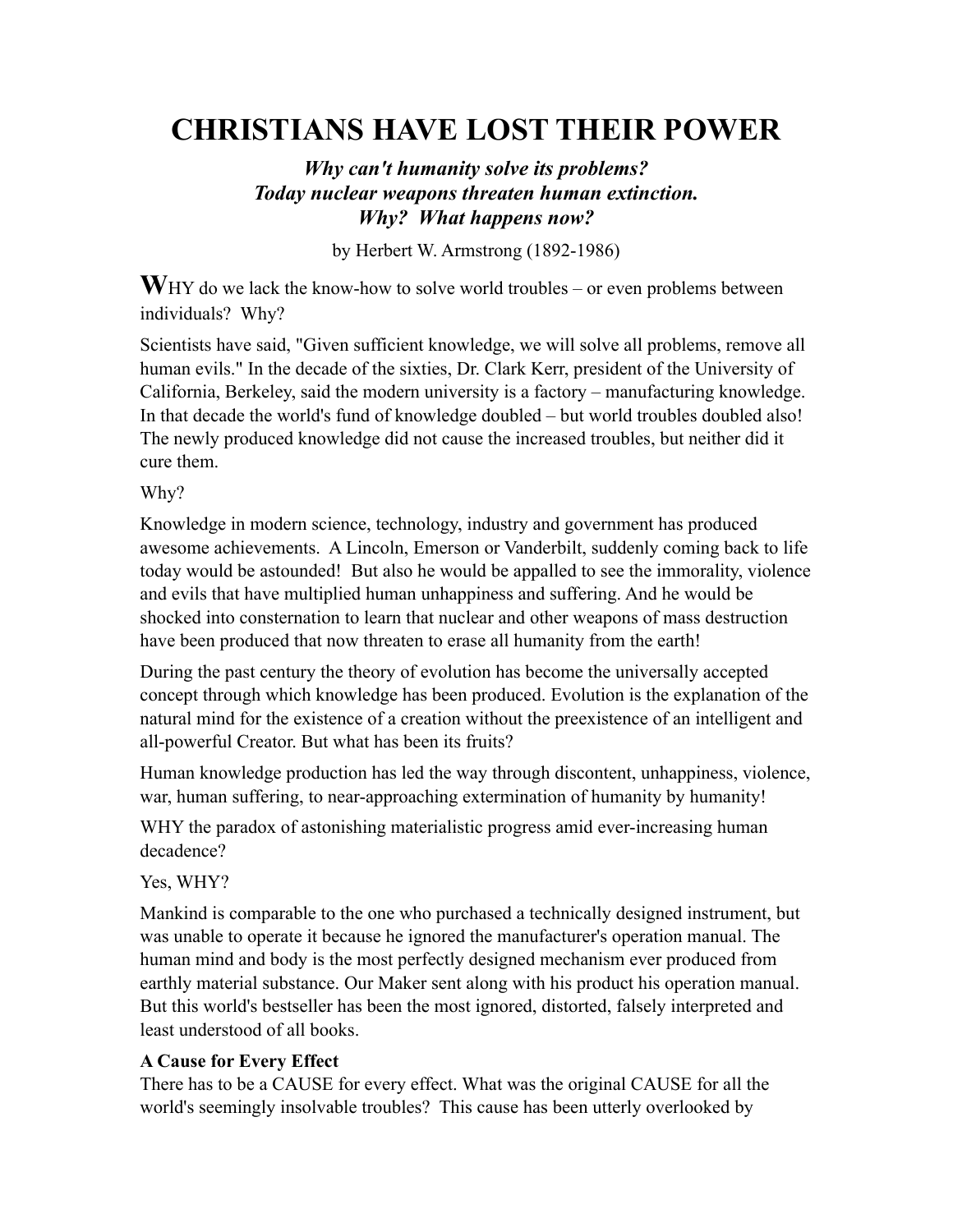modern science. It is unknown in modern higher education. It has been carelessly glossed over by even the traditional Christian religion, and is unknown to other religions.

The CAUSE of all troubles in your life and mine and in the world today originated in the incident of the forbidden fruit in the Garden of Eden! It all began with the beginning of MANKIND! And even the true Church of God in this 20th century has not fully understood it until now!

What if Adam had taken of the tree of LIFE? Ever wonder about that?

Ah! – that would have made all the difference! There would have been no national governments today. No military establishments consuming the time of millions of soldiers. No violence. No wars. An entirely different educational system. A different business and commercial world. No tobacco industry. No need for doctors, nurses, hospitals and their staffs to treat today's host of illnesses. No police forces, jails and prisons. Millions released for more productive, useful occupations. Yes, think of it! You and I would be living in a totally different world! There would be no universal discontent, unhappiness, frustrated lives. There would be peace everywhere – between nations, groups, families and individuals. Abundance everywhere for joy-packed lives filled with interest, eager anticipation for a wonderful eternity ahead!

Sound impossible? Why should it? There was a CAUSE for existing conditions. There would have been a CAUSE for the happier state!

This matter of basic causes has eluded the knowledge production of man. It has never been understood by modern science. It has not been recognized by education. Religion has remained in ignorance of this mystery of the ages! Yet it has been faithfully recorded and preserved for us who will to understand!

So now look closer at what did happen, what actually caused effects in your life and mine, and what the immediate future now holds for us all. The turning point in your life began in that forbidden fruit incident! It's time you understand!

# **Source of Life**

God is the source of all LIFE. But he did not give mankind LIFE – not yet! Everything began with GOD. And of all the religions on earth – including traditional Christianity – not one knows who and what God is! More, not one knows what and why man is! Yet the Designer and Maker of this most intricately designed mechanism we call MAN reveals himself in man's instruction manual he gave us!

In order of time sequence the first revelation of who and what is God is found in John 1:1, "In the beginning was the Word." This "Word" was a personage, eternally selfexistent. He was "without father, without mother, without descent, having neither beginning of days, nor end of life" (Heb. 7:3). "The Word was with God" (John 1:1). God was another personal immortal Being. "And the Word was God." The Personage here named "the Word" was also God." All things were made by him. In him was LIFE." In verse 14, same chapter, "the Word was made flesh and dwelt among us" – in other words, fathered by God, became by human birth, Jesus Christ.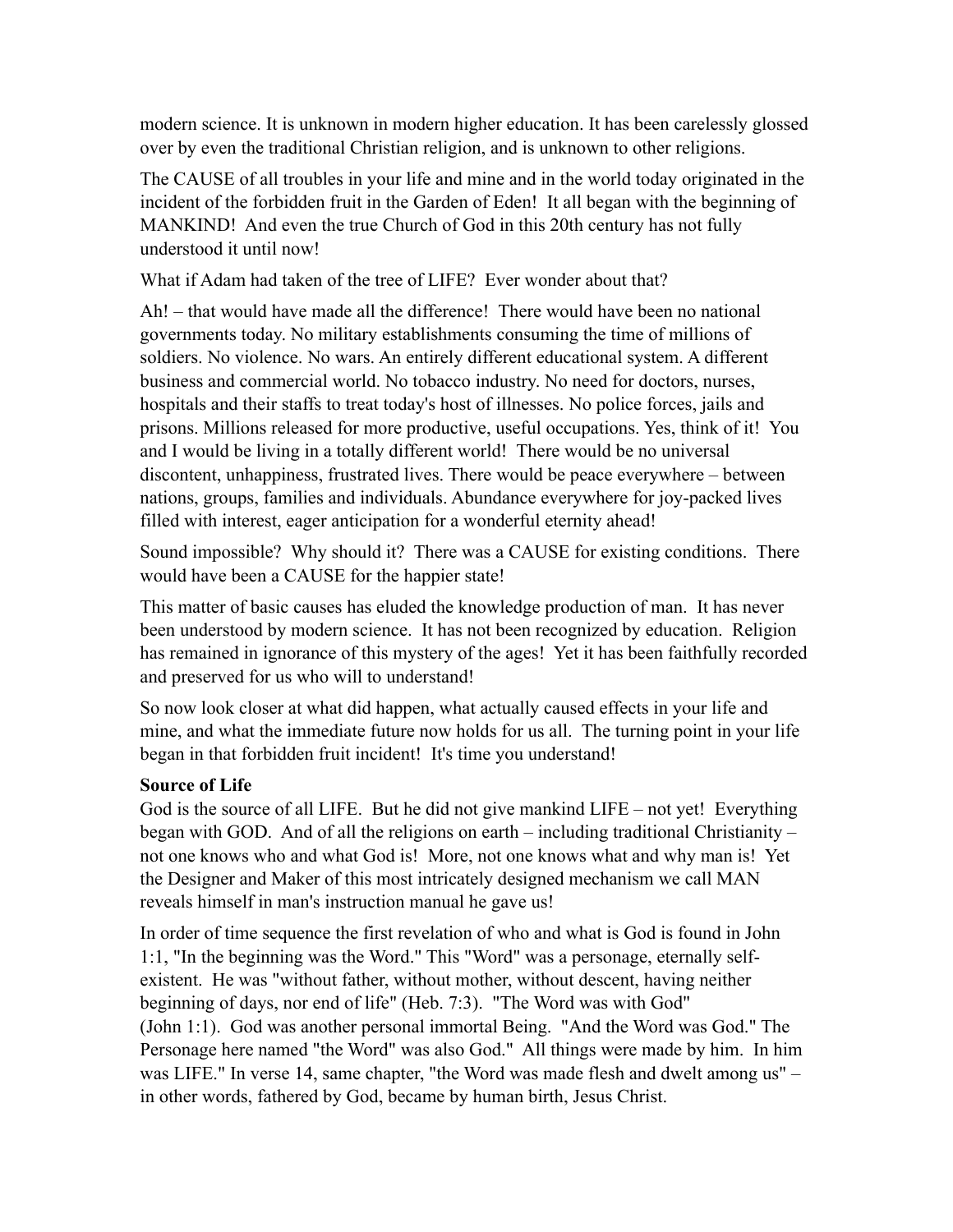But of what was God composed? "God is Spirit" (John 4:24, RSV). God is composed of Spirit, not of mortal flesh from the ground of the earth. God has LIFE inherent. He is the source of all life.

Now see how he is described in Genesis 1:1, "In the beginning God created ..." Moses wrote these words originally in Hebrew. The Hebrew word translated "God" is Elohim, a plural noun like family, church or group. One family consisting of more than one person. God – Elohim – consisted from eternity of the "Word" and God – two Spiritcomposed personages, forming one God, since the Word also was God.

In Genesis 1:26 God said, "Let us make man in our image, after our likeness." Not "Let me, after my likeness." God had made animals after their kind – cattle after the cattle kind (vv. 24-25), elephants after the elephant kind.

But he made man after the GOD kind! That is, as to form and shape – but not as to composition, because God "formed man of the dust of the ground, and breathed into his nostrils the breath of life; and man became a living [not immortal] soul" (Gen. 2:7). Like animals, man was made an air-breathing being. Like animals, his temporary physical existence came from air and circulation of blood, fueled by food and water from the ground.

But man is not an animal. There are two main differences: 1) man was made in the form and shape of God. For example, notice the human hand. God has hands (2 Chr. 6:4). What animal with hooves, paws, claws, could make a fine handmade watch? Even if they had man's mind no animal could make what man can. How could any animal make a computer? And 2) man has mind, while animal has only brain with instinct.

Yet animal brain, in form and shape and even quality, is almost precisely like human brain. But the character and quantity of output is vastly different. Animal brain is equipped with instinct. Human brain with MIND power.

Ever see a calf born? In two or more minutes it is on its feet and walking. It knows where to go for its dinner. It knows how to suck milk. The stupid cow stands dull-eyed, waiting for the calf to suck its dinner.

Compare that to the birth of a human. The human baby is utterly helpless at birth. It will need about a year to be able to walk – and it will have to learn! It will need a human mother to care for it, do everything for it, teach it little by little. But the human baby has MIND power. At birth its mind is unfilled with knowledge or with instinct. The human must be guided by MIND, rather than instinct. But KNOWLEDGE must be fed or acquired by the mind.

## **Man's Need vs. the Animals'**

Man was made to need knowledge in two areas, as contrasted from animal needs.

Animals were created with brain equipped with instinct. Man was not. Man was made with MIND, almost totally devoid of instinct. Man's mind, containing knowledge, must think and direct whatever he does.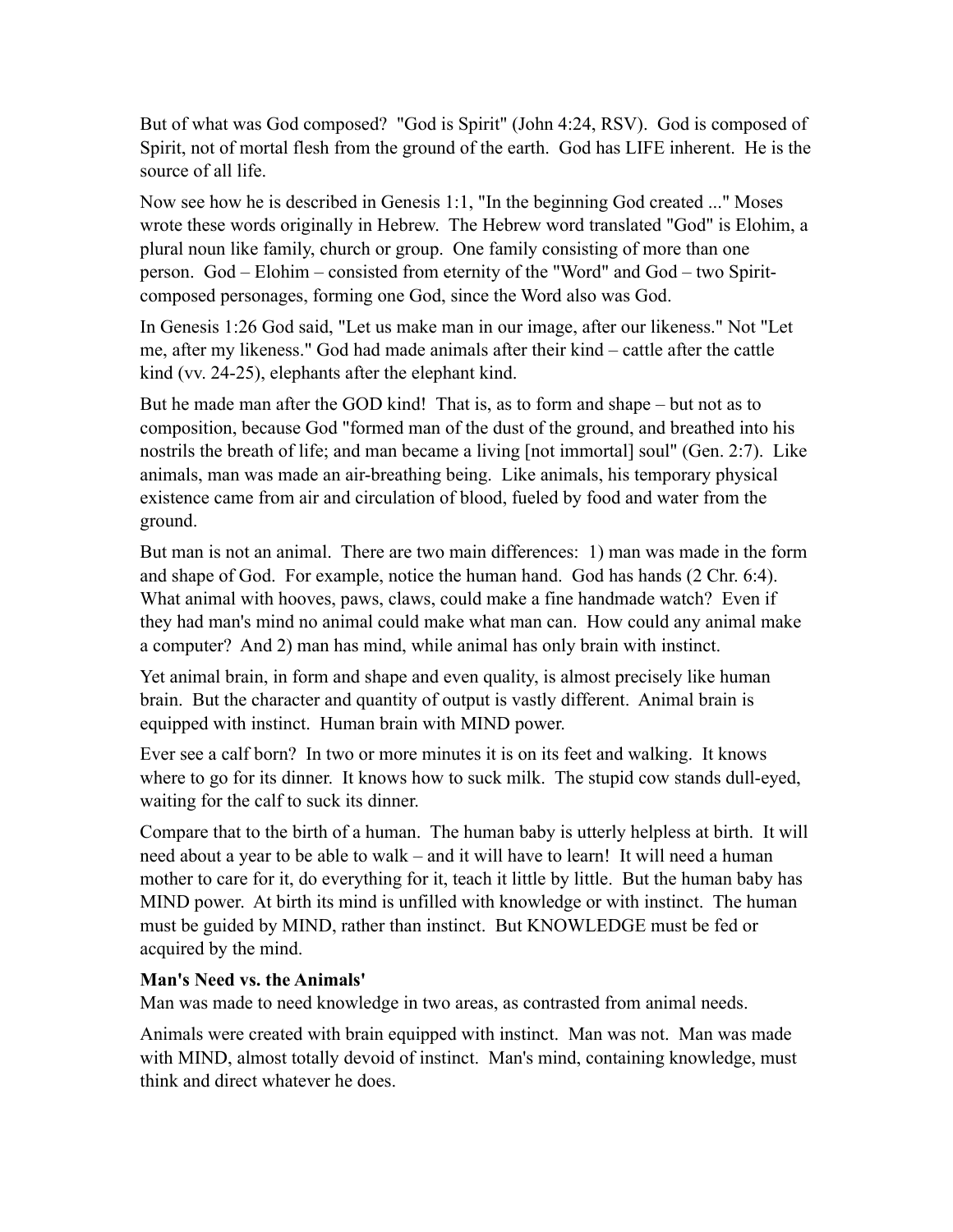He was made to need KNOWLEDGE for relationships in two directions:

1) to work with matter and things;

2) for close relationship with God, and also with fellow man.

Man was by creation equipped with materialistic MIND to work with matter and things. In that area man has achieved wonders. But his relationship with God, and with other humans, is a SPIRITUAL relationship. This, man has never understood! Adam did not understand it! The most highly educated today do not understand it.

Man was made with one spirit within him from birth (in essence form), which empowers his brain with materialistic intellect. But he needed another Spirit – that of his Maker – the Holy Spirit. Without it his mind is only half complete. As an infant baby is helpless by itself, and needs parental care, so even the human adult is helpless before his fellows and his God by himself – and he needs spiritual guidance, knowledge and help from his God. Without this, man is as helpless before his problems and troubles as a newborn infant in its mother's arms! But man has never realized this. He has felt smugly selfconfident – self-reliant. He has chosen to "go it alone" without God. And he has gotten himself into a world of trouble!

But now, first, consider the differences between human and animal brain.

How does human MIND differ from animal brain? Man's physical brain is not superior, except in slight degree. But (Job 32:8) there is a spirit in man and no such spirit in animals. Man is not spirit. He is matter from the ground. The spirit essence in man enters with his first breath. This spirit is not the man  $-$  it is something in the man. If he swallowed a very small marble, the marble would be in him, but not the man or part of him. The spirit cannot see or hear or think. The physical brain sees through the eye, hears through the ear. Knowledge therefore can enter human brain only through the five senses. Man can know naturally ONLY physical or materialistic knowledge.

But man was created to need another Spirit – the Spirit of GOD! This was freely offered to Adam if he would choose the tree of LIFE. The Holy Spirit from God would have given man contact with God – would have opened his mind to comprehension of spiritual as well as physical and materialistic knowledge. Without the Spirit of God added to his human spirit, man was limited to materialistic knowledge – his mind was only half there! He can know only what is seen, felt, heard, smelled or tasted.

Again, what if Adam had taken of the tree of LIFE? Adam was made from the ground – with a physiochemical temporary existence. He did not have LIFE. Like a wound-up clock running down, he was in process of dying with each breath he took. At any time he was only one breath away from death – cessation of existence. This is true of you, even as it was of Adam.

It was the Creator GOD who offered him freely the gift of LIFE. But HOW does God impart that gift of life to man?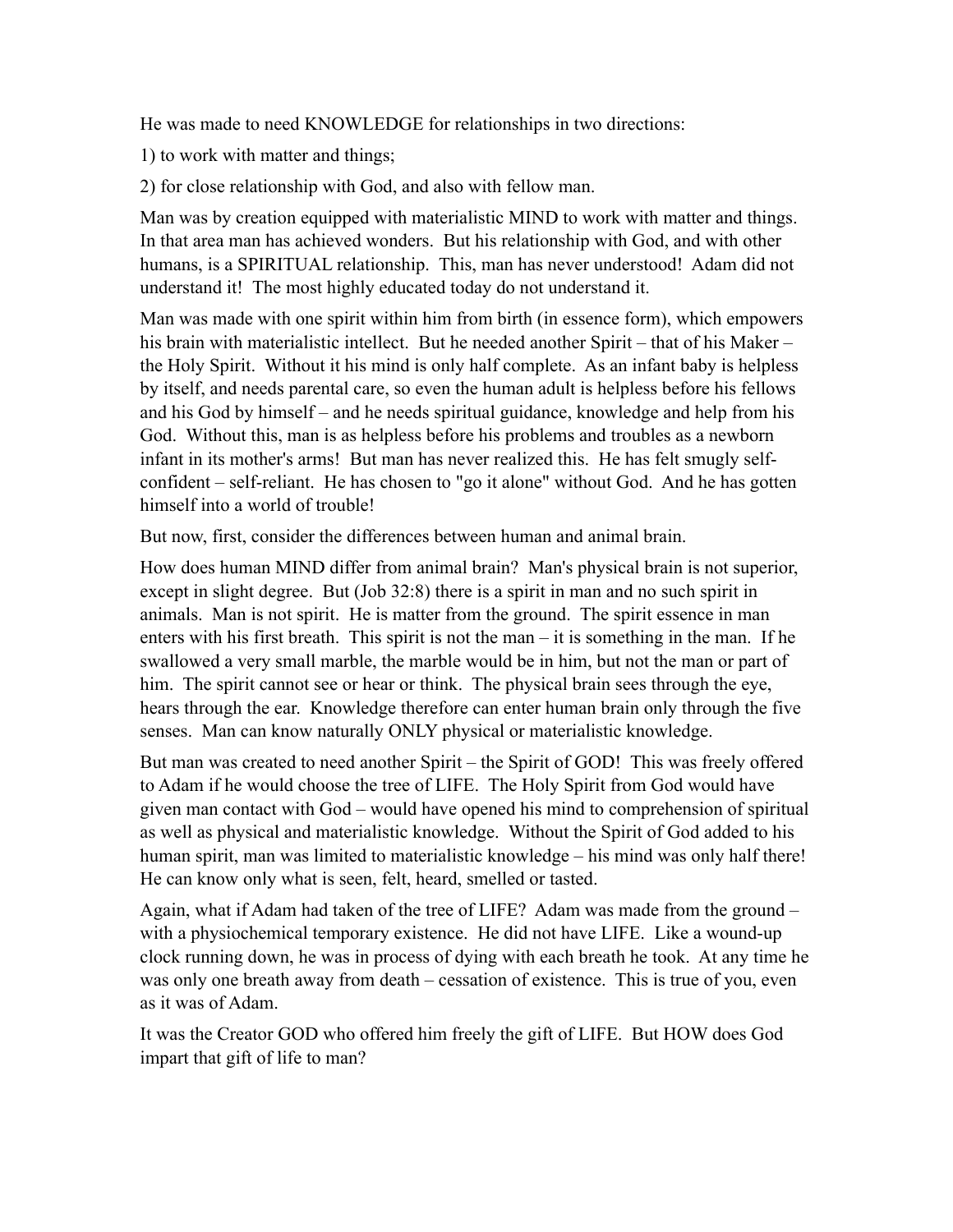# **By His Spirit**

God would not have bestowed life on Adam in a manner different than he offers it to those he calls today – for God is the SAME, yesterday, today and for ever (Heb. 13:8).

God gives LIFE through the Holy Spirit. But when one receives the Holy Spirit he is only begotten – impregnated – an heir, not yet an inheritor of eternal LIFE. God's Spirit "beareth witness with our spirit, that we are the children of God; and if children, then ... heirs of God" (Rom. 8:16-17).

God's Spirit in humans opens the MIND to comprehend spiritual knowledge. Until then, "eye hath not seen, nor ear heard; neither have entered into the mind of man," spiritual knowledge and comprehension (1 Cor. 2:9). "But God hath revealed [spiritual knowledge] by his Spirit" (v. 10). For, no human knows human materialistic knowledge (v. 11), save by the spirit of man that is in him. This human spirit (essence) empowers the human brain with intellect – MIND! That is how human brain differs from animal brain.

But man is still only half there mentally, until he receives the second Spirit – that of GOD. He is LIMITED in knowledge to the physical and the material. That is the state in which Adam was created! That is the state in which YOU were born!

God's Spirit in man reveals spiritual knowledge – the spiritual Law of God – the way of life to CAUSE peace, happiness, every good result. There are, broadly speaking, the TWO ways of living – exemplified by the two trees in Eden. The one, outflowing LOVE (which is the spiritual Law of God). I term this for brevity and simplicity, the way of "GIVE." The other, the way of "GET." They are the two divergent ways of life, leading in opposite directions, producing opposite effects!

Now love is the fulfilling of God's Law (Rom. 13:10) and it can be fulfilled only by the divine "love of God ... shed abroad in our hearts by the Holy [Spirit]" (Rom. 5:5). The Spirit of God imparts the faith of Christ (Gal. 2:16) so we may rely on God for help, guidance, deliverance from troubles – for MANY are the afflictions, even of the righteous, "but the Lord delivers him out of them all" (Ps. 34:19, RSV). God knew that MAN – Adam and his family, the world – would need this divine help in times of trouble.

So what was the meaning of the tree of LIFE? It meant God's GIFT of self-contained immortal Spirit-composed LIFE precisely as possessed by God himself (the Word and God). But that life would have been given to Adam, precisely as offered to those called of God today, by his Holy Spirit. And God does not impart immortal Spirit-contained life instantaneously. One is first merely begotten – impregnated – an heir. Notice it! This has never been understood! Just as a mortal human must be first begotten, then after a period of gestation, born, so may we be born of God.

# **God Reproducing Himself**

Understand this! God is reproducing himself through man. God made human reproduction the very type, in analogy, of his divine reproduction.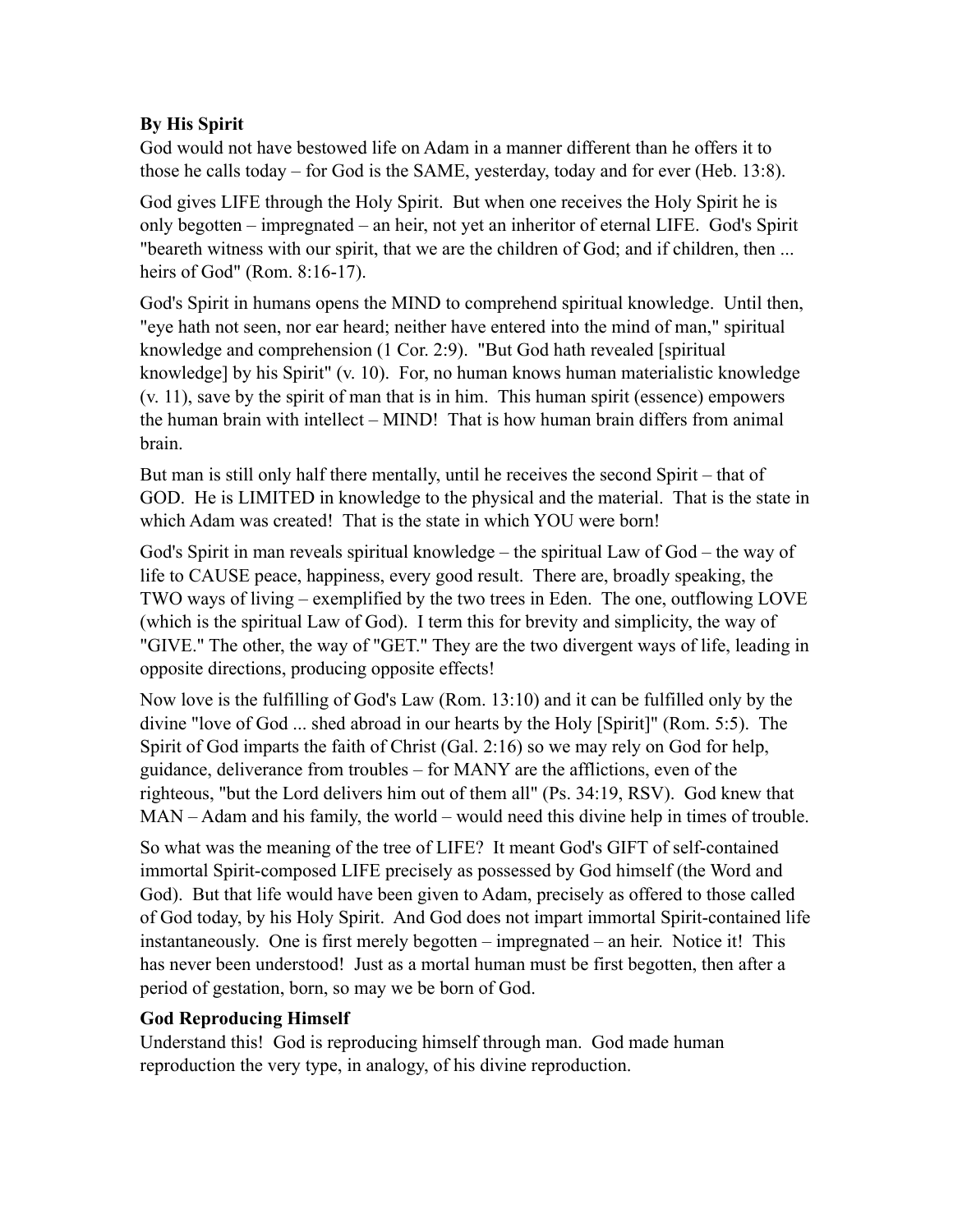How were you born? This does concern YOU! First there was a tiny ovum, released from your mother's ovary into a fallopian tube en route to her womb or uterus. Each ovum has a temporary physical existence of less than 28 days. Had the ovum not received a sperm cell from the very body of your father in less than that 28 days, there would have been no you. But you – then only the size of a pin point – did have physical life imparted through your human father, just as to be born again, you now must have Spirit life imparted to you by God the spiritual Father.

You are in fact a spiritual ovum. But, just as, in your mother's womb, you became a newly begotten embryo, so are those in a spiritual sense when begotten of God. You had to grow, physically, fed by and through your mother, protected from physical harm by her. The spiritually begotten must grow spiritually, in grace and the KNOWLEDGE of Christ (2 Peter 3:18). After four months you began to take on physical human form and were called a fetus. You still had five more months to grow and develop physically to be born.

Now compare this physical reproduction to God's divine reproduction. The Church, "Jerusalem above", is the "mother of us all" (Gal. 4:26) that are in the Church. The Church must feed God's children on the spiritual Word of God and protect them from spiritual harm. Those begotten are already the "children of God" begotten, not yet born – heirs, not yet inheritors (see Rom. 8:16-17).

Through the Holy Spirit we receive from God spiritual KNOWLEDGE, the LOVE of God, the faith of Christ, and the power of God. And if we grow spiritually (2 Pet.3:18) and keep growing until the end of this physical existence, we shall be born of God by a resurrection (Rom. 8:11, 1 Cor. 15).

Adam would have received spiritual KNOWLEDGE from God, had he taken of the tree of LIFE, instead of the forbidden fruit – knowledge to solve his problems, and FAITH to receive help and deliverance from trouble.

Now consider what Adam needed!

He needed two kinds of knowledge first of all. He needed ability to absorb materialistic knowledge, to make things out of matter – to deal with material things. This God endowed him with ability to acquire, with his created materialistic MIND.

But he also needed to have contact with God and with people – and to learn how to deal with other humans. This required SPIRITUAL KNOWLEDGE! Adam was not created with this knowledge. YOU were not born with it. This knowledge could be imparted only through the Spirit of God.

## **How the Forbidden Fruit Is Affecting You!**

But now what of the other tree in the Garden of Eden? It is even today tremendously affecting YOUR life!

This tree also represented Knowledge! But where the tree of LIFE represented the kind of knowledge that would have led to eternal LIFE instead of a temporary existence, the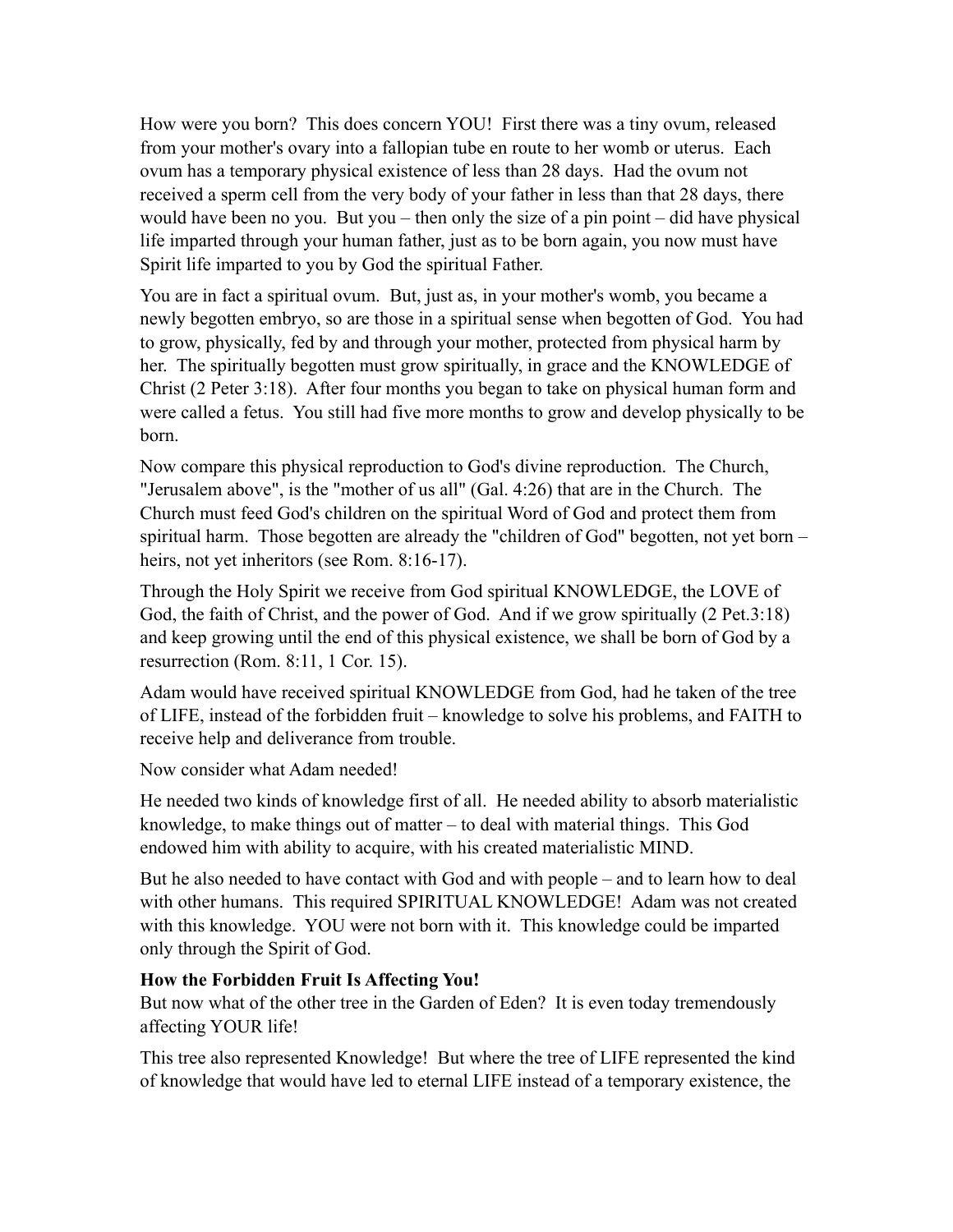forbidden tree represented KNOWLEDGE leading to DEATH – to cessation of even the temporary physical existence!

When Adam took the forbidden fruit, he took to himself the knowledge – the production of the knowledge of good and evil. He appropriated the prerogative of deciding what is good and evil – what is right and wrong – what is righteousness and what is sin. Also he took to himself the knowledge of the way of living that would cause good or evil.

In so doing he rejected revealed spiritual knowledge from God. And he DISOBEYED God! He rejected the GOVERNMENT of God! Had Adam taken of the tree of LIFE, he could have restored the GOVERNMENT OF GOD, nullified by the former Lucifer, now Satan.

# **How Satan Enters the Picture**

At this point Satan enters the picture of mankind on earth. He appeared in the form of a serpent (Rev. 12:9) to Eve. He got to Adam through his wife! Where did Satan come from? Did God deliberately create an evil devil? Most certainly not.

Originally Satan was a created great archangel, the cherub Lucifer. He was perfect in all his ways from the day he was created (Ezek. 28:15). He was placed on the throne of the earth as earth- ruler (Is. 14:12-14). He ruled over angels who then inhabited the earth. He led his angels into rebellion against the government of God (2 Peter 2:4). Angels are immortal beings, composed of spirit. Lucifer's rebellion ended administration of the government of God, yet left Satan ON EARTH'S THRONE!

So what actually happened in the Garden of Eden, later to overwhelmingly affect your life? God had talked (preached) to Adam and Eve. This was on what today would be called Friday evening and through the Sabbath. But on a Sunday morning Satan got to Adam through his wife.

God had said plainly, taking of the forbidden fruit would result in the DEATH PENALTY! God had said, for disobedience "You shall surely DIE!" Satan said, "You shall NOT surely die" – in other words, you are an immortal soul. Eve was deceived into taking the forbidden fruit. Adam WAS NOT deceived (1 Tim. 2:14).

Adam DID NOT believe God! He believed Satan. Mankind has been disbelieving GOD ever since – and believing Satan! When Christ came in human flesh He preached the Kingdom of God to many thousands. He – very God in human flesh! Yet only 120 actually believed him (Acts 1:15).

What had happened?

Adam, choosing for all his family, the world, disbelieved God- -disobeyed God – rejected revealed knowledge and eternal life through the tree of LIFE – took to himself all knowledge production, with a carnal mind LIMITED to knowledge of the physical and material! He was only half there mentally! He had made the choice that limited him to knowledge of the physical and material. He had rejected the spiritual knowledge for a happy relationship with God and with fellow man. He had rejected eternal LIFE!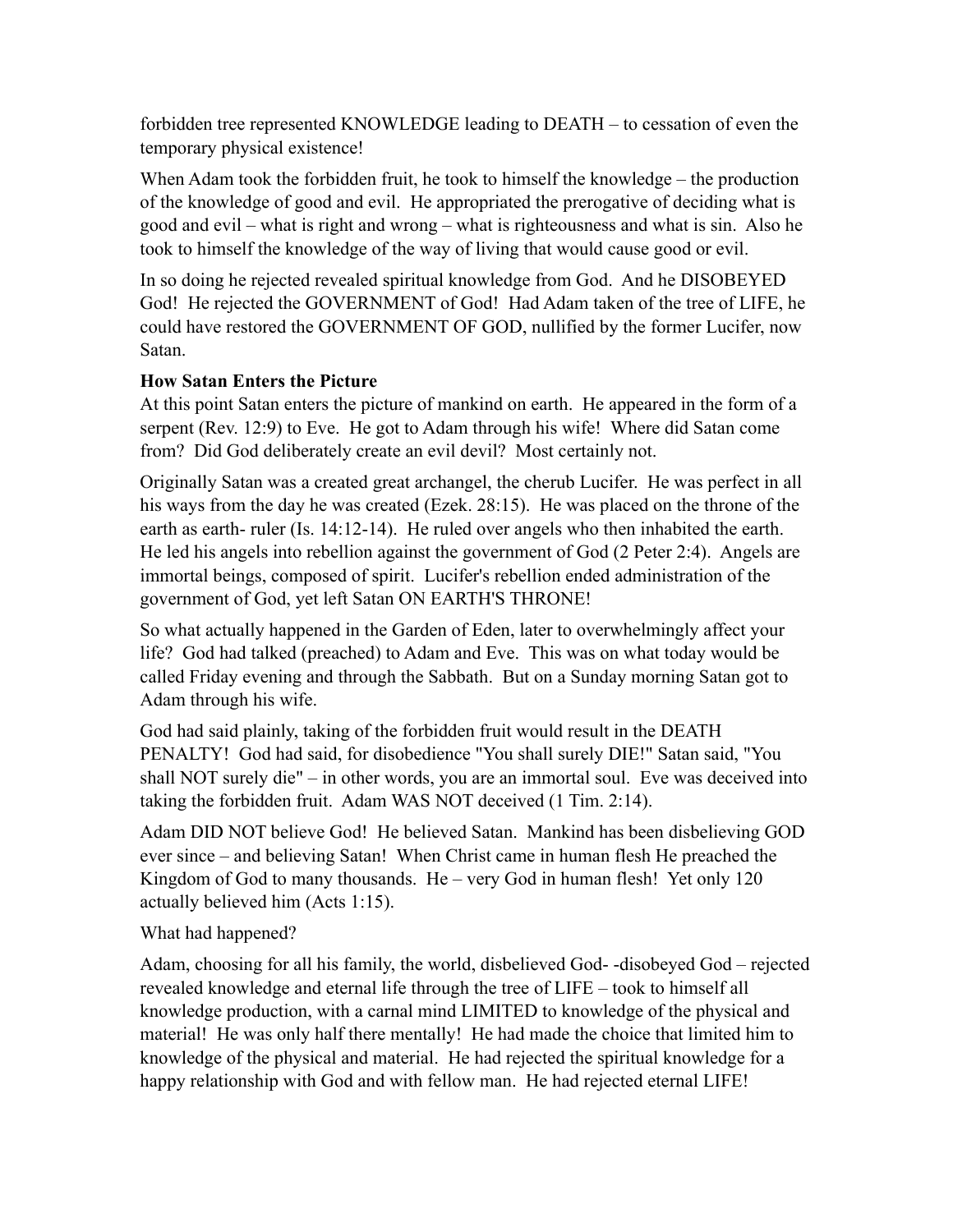Adam had SINNED! He had disobeyed the explicit command of his Maker! He had rejected God's LOVE, God's GOVERNMENT!

So now what did God do?

"And the Lord God said ... and now, lest he put forth his hand, and take also of the tree of life, and eat, and live for ever: therefore the Lord God ... drove out the man; and he placed at the east of the garden of Eden Cherubims, and a flaming sword which turned every way, to keep the way of the tree of life" (Gen. 3:22-24).

God shut up the tree of LIFE! He barred access to his Holy Spirit, until the coming of the second Adam – Jesus Christ!

And why? WHY did God refuse man access to his Holy Spirit, until the time of Christ? This has never been understood!

First, it has never been understood that God did shut off his Holy Spirit from mankind.

Understand this! God refused human access to the Holy Spirit – UNTIL CHRIST, THE SECOND ADAM, should come and pay the death penalty for humans in our stead!

Understand this! The Holy Spirit and gift of eternal life was not available to Adam's children. It was not available, even to God's called and chosen people ancient Israel, except their prophets (who were part of the foundation of the New Testament Church, born out of due time  $-1$  Cor. 5:8; Eph. 2:20).

Therefore all humanity was born with minds that were carnal – limited to MATERIALISTIC KNOWLEDGE! And the carnal mind is HOSTILE (enmity) against God, and not subject to the Law of God – the way of outflowing LOVE (Rom. 8:7).

People do not realize this, but their natural minds are HOSTILE against God! They do not want to hear about God! The things of God are foolishness to them. Those inoculated with higher education (man's knowledge) in their smug vanity feel superior, and look with disdain on the things or knowledge of GOD!

But why? Yes, WHY did God cut mankind off SO LONG? WHY wait some 4,000 years for Christ the second Adam to come? And WHY, even then, to call only the predestinated FEW?

# **What God Is Creating!**

Now we come to another important truth never understood in our time until now.

Few know WHAT God is creating! Creating is God's occupation. But what is he creating? He is creating righteous, perfect spiritual character in his created beings!

This character cannot be created instantly by fiat – even God can't do that! WHY? This perfect godly character requires the decision, the assent, the enforced willpower of the created entity, and often against self-desire or self-will. It is a process that requires time!

We judge and evaluate things by comparison. God intended that man experience the fruits of the way he has chosen for 6,000 years, then compare those agonizing results with the healthy joys and inspiring lives of the next millennium – with Satan gone, with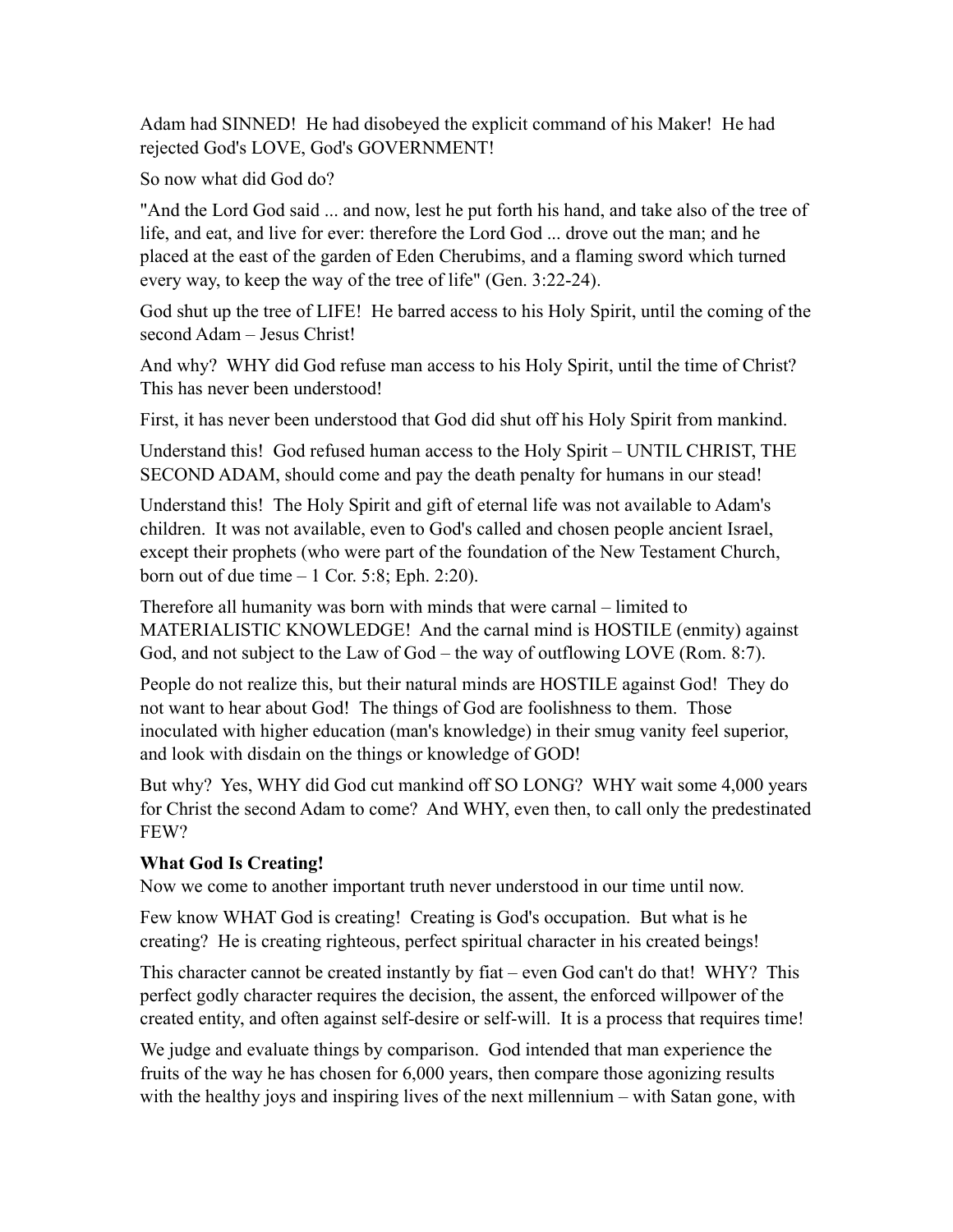Christ and immortal saints ruling – the earth then full of God's knowledge, as the ocean beds are full of water!

With God, a thousand years are only as a day, and a day as a thousand years (2 Peter 3:8). The six days of the first chapter of Genesis were a type of the six millennial days of man, swayed by Satan. The coming millennial day was typified by the seventh day Sabbath.

God, in forming his Master Plan for working out his purpose here below – that of reproducing himself through man – is accomplishing through us the most stupendous feat even the Great God can bring about! And through you and me!

# **Life by the Second Adam**

Physical temporary existence came by Adam. But eternal inherent self-existent LIFE came by Jesus Christ, the second Adam! Once Adam had sinned, the "wages of sin" was death, "but the gift of God is eternal life through Jesus Christ our Lord" (Rom. 6:23).

Is it mere coincidence that, as the sun brought the light of day from the darkness of night on the fourth day of "creation week", Christ brought the light of truth out of the darkness of evil after 4,000 years? In him was light. Yet most still loved darkness!

Jesus said, "I will build my church, and the gates of [the grave] shall not prevail against it" (Matt. 16:18). The Church is only the first fruits of God's salvation!

Jesus said plainly, "NO MAN CAN come to me, except the Father which sent me draw him" (John 6:44). But those are the predestined FEW drawn during the Church age (Eph. 1:11-12).

The prophet Joel had prophesied, "And it shall come to pass afterward, that I will pour out my spirit upon all flesh ..." (Joel 2:28). The apostle Peter quoted this as being in a preliminary typical manner fulfilled on the day the Church was founded (Acts 2:16-17).

Notice this pivotal scripture. Peter had quoted the prophecy of Joel. The preliminary type of that prophetic fulfillment was occurring that day of Pentecost – the foundation of the Church. Those whom God had called there asked Peter, "What shall we do?" after his speech. Peter answered: "Repent, and be baptized every one of you in the name of Jesus Christ for the remission of sins, and ye shall receive the gift of the Holy [Spirit]. For the promise is unto you, and to your children, ... even as many as the Lord our God shall call" (Acts 2:38-39). Only those God calls, and draws to him may come to Christ during this Church age!

That is a basic truth in God's Master Plan for redeeming humanity – for *reproducing himself* – understood by almost no one!

When Adam sinned, he cut himself off from God. And God cut him and his children off from the Holy Spirit.

So what then?

God appointed a Master Plan for yet redeeming sinning mankind! Sin entered the world by Adam, and all have sinned.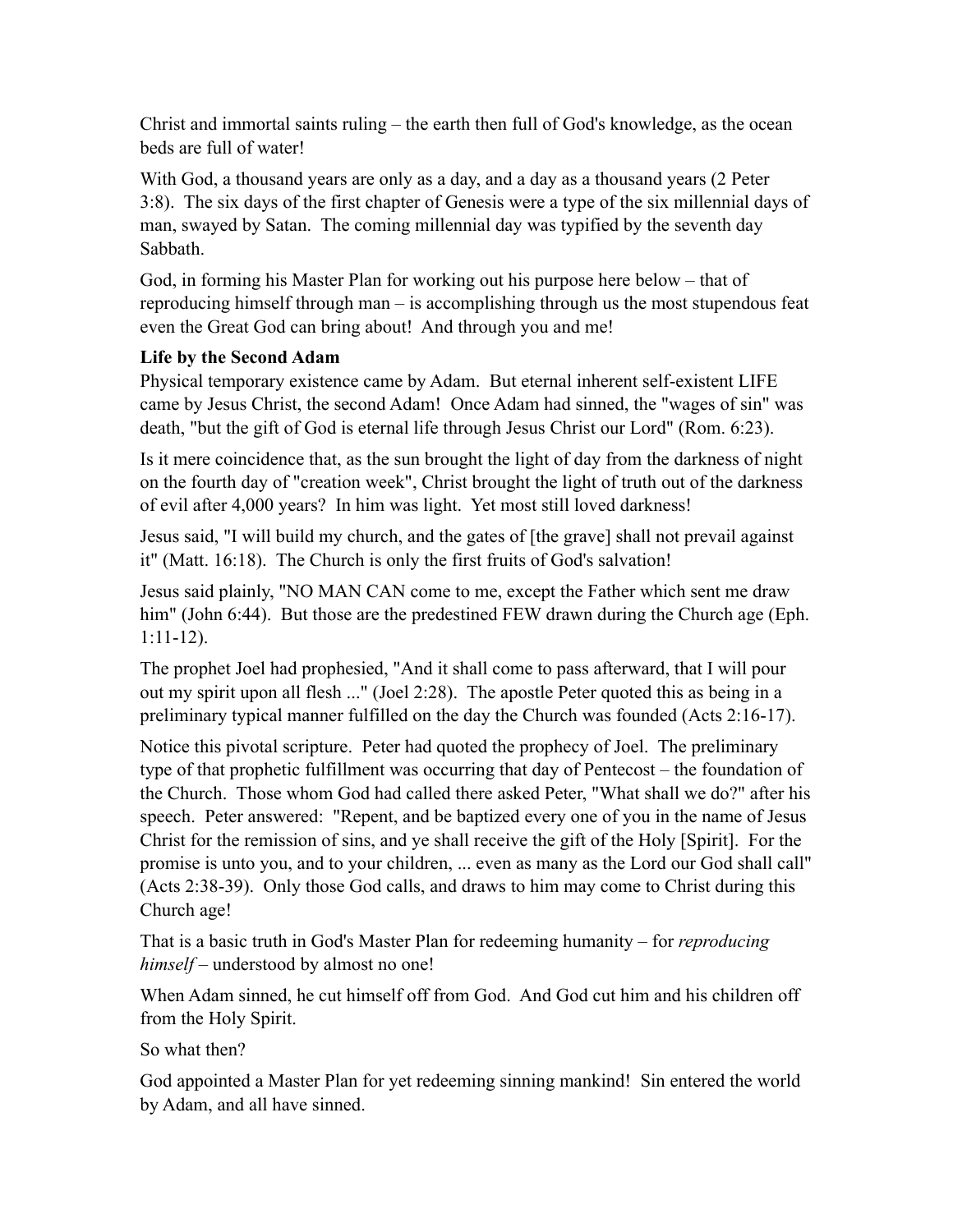# **The JUDGMENT Brings Salvation**

So God appointed a time of JUDGMENT, during which humans shall NOT ONLY be called to account for their sins, but also offered remission of sins, RECONCILIATION with God and the GIFT OF ETERNAL LIFE, upon repentance and belief!

Read that above paragraph again. And again!

Understand it! The PENALTY of sin, for man, is the second death! "... it is appointed unto men once to die, but after this the judgment" (Heb. 9:27). Again, "As in Adam all die" (the first death), "even so in Christ shall all be made alive" – the same "all" who die in Adam! – "but every man in his own order. Christ the first fruits; afterward they that are Christ's at his coming. Then ..." (1 Cor. 15:22-24). Yes, then, a thousand years afterward (Rev. 20:11-12), the judgment.

But a comparative FEW were predestined to be called to judgment and salvation during the Church age (Eph. 1:11-12). They are the "first fruits" of God's salvation.

But why? Why call a few, a thousand to three thousand years before the judgment of the MANY? To prepare and spiritually train a people for the Kingdom of God – the divine FAMILY of God, to rule with Christ during the Millennium and after, in redeeming the vast billions of people since Adam during the time of their judgment and salvation!

There is this difference! Those specially called, begotten and spiritually developed through the Church must OVERCOME SATAN! Satan is still on earth's throne! But when Christ comes – and the resurrected saints rule with him in the Kingdom (Family) of God, Satan shall have been removed. Those called then, and in the post-millennial general judgment shall not have to overcome Satan and Satan's deceived world!

So notice! Judgment and opportunity for salvation have begun with Christ! To the Church, Peter wrote, "For the time is come that judgment must begin at the house of God" (1 Peter 4:17).

God is calling the *few* now, into his Church. Others *cannot* come to Christ now (John 6:44). Jesus in no manner came on a "soul-saving crusade." At no time did he plead with any one to "give him one's heart." He pleaded with none to accept him and be saved. At Jacob's well in Samaria, the gentile Samaritan woman asked him for the Holy Spirit – which he had pictured to her as living water. Jesus then told her of her sins, but offered her no salvation – though God had drawn some in Samaria who did believe on Christ (John 4:15-18).

Of those whom God the Father has drawn to be reconciled to him through Christ, during this Church age, notice what Christ has said:

To him that overcometh will I grant to sit with me in my throne [at Jerusalem]" (Rev. 3:21). And, "he that overcometh and keepeth my works unto the end, to him will I give power over the nations: and he shall rule them ..." (Rev. 2:26-27). (The important subject regarding those called now overcoming is dealt with in more detail in our article **How To** [Be an Overcomer](http://www.thebiblefund.org/%257Ebiblefun/wp-admin/post.php?post=242).)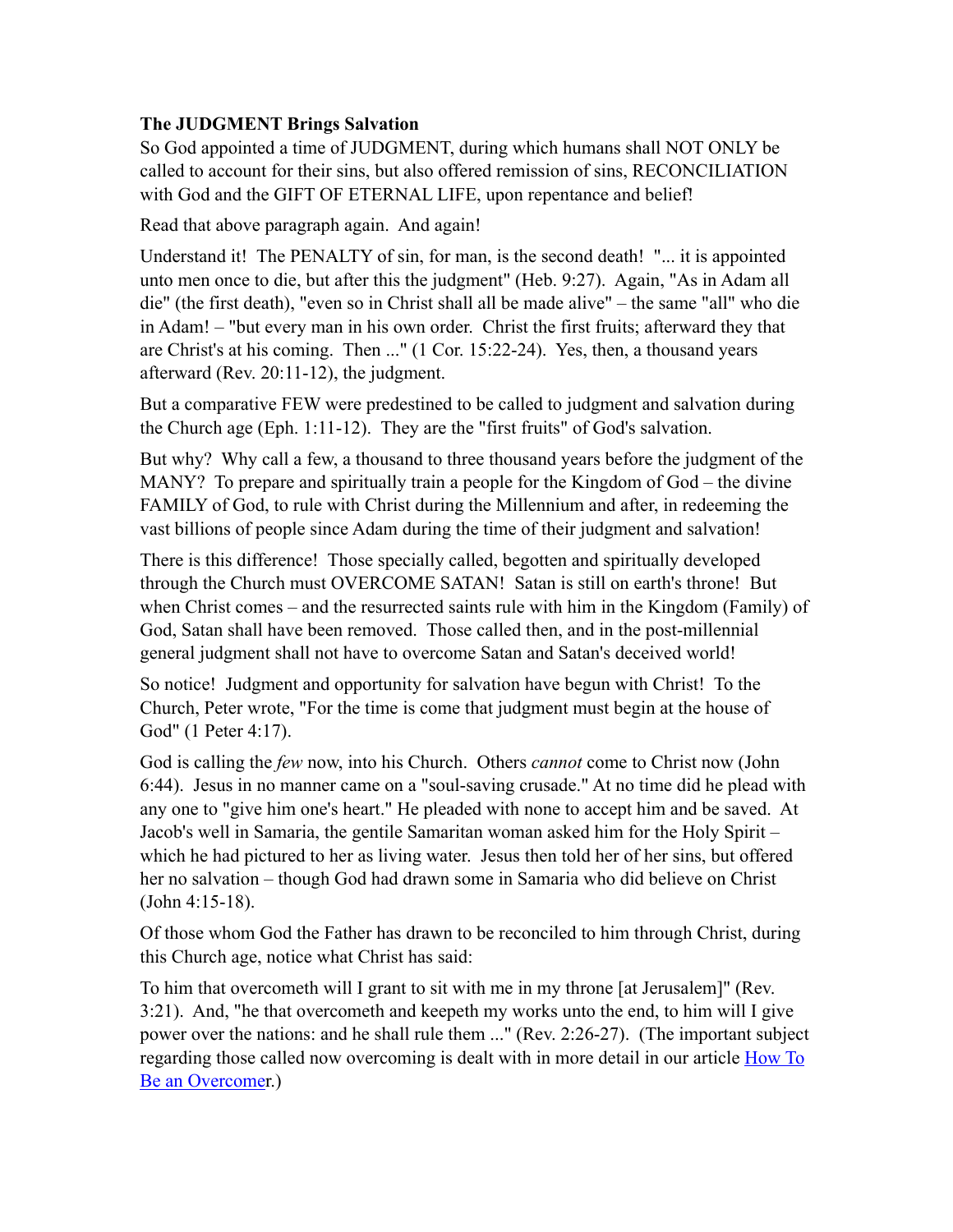Those words apply to those of the Church only – of the time prior to God's Kingdom! But those called now have Satan and Satan's world to overcome. Those called during the Millennium and in the judgment afterward will not – Satan shall then be removed. The world then will not be deceived. But it shall be as full of the KNOWLEDGE of God as the ocean beds are full of water (Is. 11:9).

Some will ask, What of one who really wants salvation – wants to believe in Christ – willing to repent and come out of this world and be led by God's Spirit in a true Christian life? Answer: Such a one has been drawn by God, otherwise he or she would have had no such desire. However, most who believe they are in that category have followed a false gospel, false teaching, and are deceived. MILLIONS profess Christianity who have been so deceived. Of them Jesus said, "In vain do they worship me, teaching for doctrines the commandments of men ... laying aside the commandment of God" (Mark 7:7-8).

All this TRUTH is pictured by God's annual festivals. They were given for the Church when the Church was first founded – but that was the Church (or Congregation) of Israel, under the Old Testament. Ancient Israel did not understand the meaning of these festivals. But they were ordained FOREVER! Christ observed them. The Church, as founded A.D. 31, observed them. God's Church observes them today.

They outline God's Master Plan, for the redemption of man. (Please see the article about [God's Master Plan](http://www.thebiblefund.org/%257Ebiblefun/?page_id=139) in Study Topics, Section I – God – of the Study Topics.) The Plan starts with Christ. The first festival is the Passover, reminding God's Church annually of the sacrifice and shed blood of Christ for the remission of sins of the flesh-born children of Adam.

They outline God's Master Plan, for the redemption of man. The Plan starts with Christ. The first festival is the Passover, reminding God's Church annually of the sacrifice and shed blood of Christ for the remission of sins of the flesh-born children of Adam.

The second festival is that of Unleavened Bread – seven days, of which the first and last are annual Sabbaths or holy days. As seven is God's number of completeness, they picture the complete putting away of sin, or the overcoming life.

The third is the Feast of Firstfruits, called in the New Testament "Pentecost", because it came fifty days after the cutting of the wave sheaf during the Days of Unleavened Bread. The Church was founded on that day. On that day the Holy Spirit was given to those God had drawn for the first time since God barred humanity from HIS SPIRIT (Gen. 3:22-24). The Church is the FIRSTFRUITS of God's salvation, and therefore the festival given that name.

The fourth festival is the Feast of Trumpets, the first day of the seventh month of God's sacred calendar, late summer or early autumn. It pictures the Second Coming of Christ.

The fifth festival is the Day of Atonement, the tenth day of the seventh month. It pictures the putting away of Satan, since Christ who had qualified to restore (Acts 3:19-21) the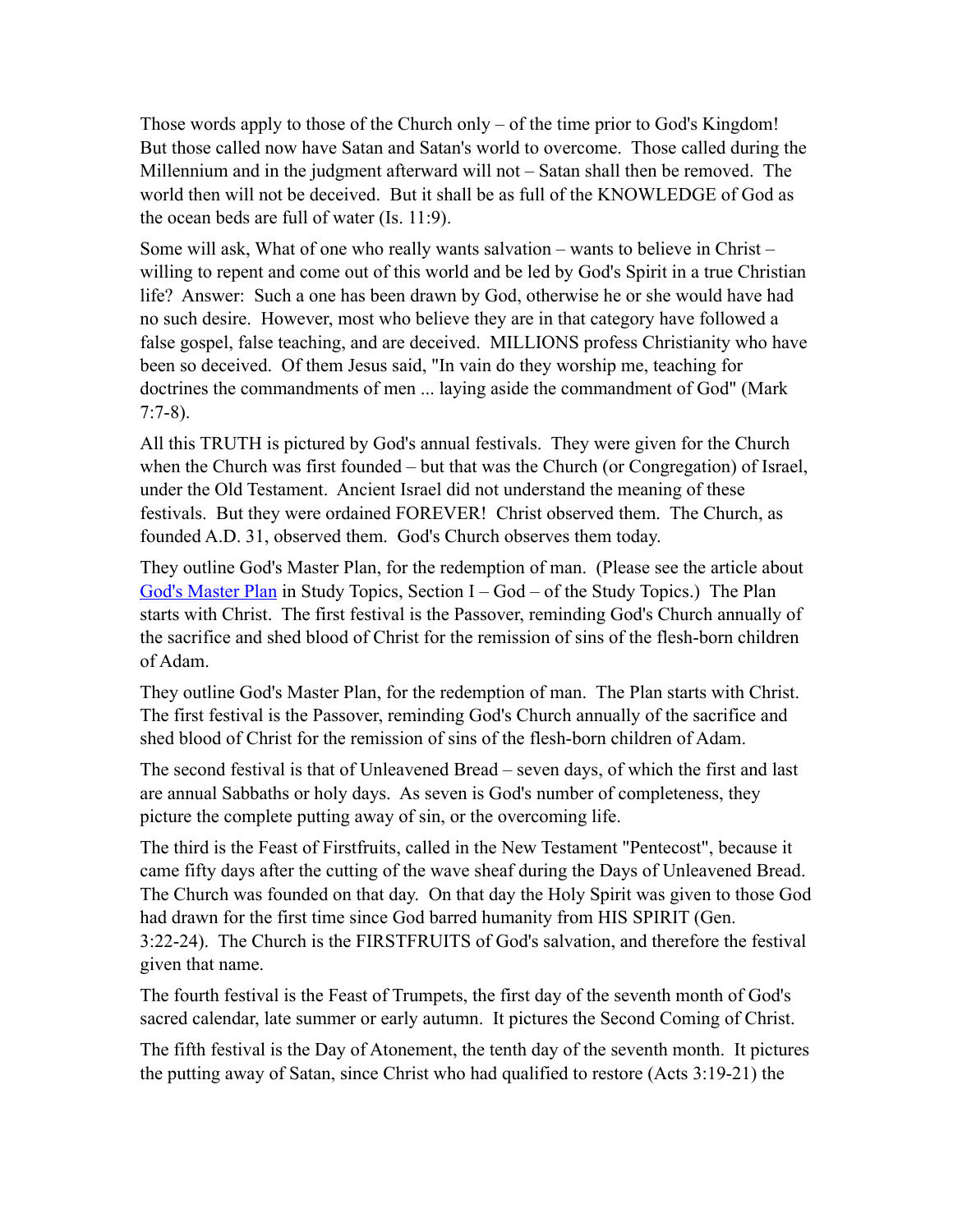government of God shall be inducted on the throne at Jerusalem. This day pictures the making of man's AT-ONE-MENT with God through Christ.

The sixth is the Feast of Tabernacles – a seven-day festival, picturing the seventh thousand year reign of Christ and the resurrected saints. During this millennium the TREE OF LIFE will be opened to ALL who repent and believe.

The seventh is the Last Great Day, following the seven days, picturing the Great White Throne Judgment. At that time, all from Adam on, who were not called, will be resurrected to judgment. The Book of LIFE will be opened (Rev. 20:12).

Afterward there will be a resurrection of those who had been called, but had willfully rebelled and rejected God's call. The earth then will become a molten lake of fire. All others by then shall be immortal spirit beings – children of God. The fire will not in any way affect them. The condemned will become ashes under the soles of their feet (Mal. 4:3). They shall be as though they had never been (Obad. 16). Does this show harshness with God? Is God unfair? NEVER! God is LOVE! This is the kindest and most merciful end for those who have been freely offered LIFE and in self-centered rebellion rejected it. It is my belief that only a comparative few will finally rebel, uninfluenced by Satan.

# **The Incredible Human Potential**

What an astoundingly incredible human potential! The world little realizes what a glorious and stupendous PURPOSE God is working out in mortal human lives made from earthly ground!

God is *reproducing himself* through us! He is taking matter out of the ground, making it into mortal, temporarily existing humans. For those willing, God is infusing into them his Holy Spirit – imparting to them GOD-life eternal! Through his Spirit, with our assent and effort at spiritual growth and overcoming, he infuses into us His *righteous spiritual character*. By a resurrection, we become BORN God personages – personages just as are God the Father and Christ the Son! We shall have the entire UNIVERSE put under our feet (Heb. 2:8).

In Adam all have sinned. In Christ shall all be made alive! God has called, first, HIS CHURCH! The Church is HIS BODY! The Church, resurrected at Christ's coming, shall be MARRIED to Christ the Son. We become the children of God. After our marriage to Christ – a spiritual marriage of spiritually immortal Persons – we shall beget children into this *divine family!*

There is but the ONE CHURCH – ONE BODY (1 Cor. 12:13, 20) to become ONE DIVINE FAMILY. The Church is "fitly framed together" (Eph. 2:21), joined together and compacted (welded) together (Eph. 4:16), all speaking the same things as Christ speaks (1 Cor. 1:10). God has called the Church specially out of Satan's world to overcome Satan and his world, to be prepared and trained to become God beings in and after the Millennium, to rule with Christ as we bring to eternal LIFE all others beginning with Adam, who then shall be willing!